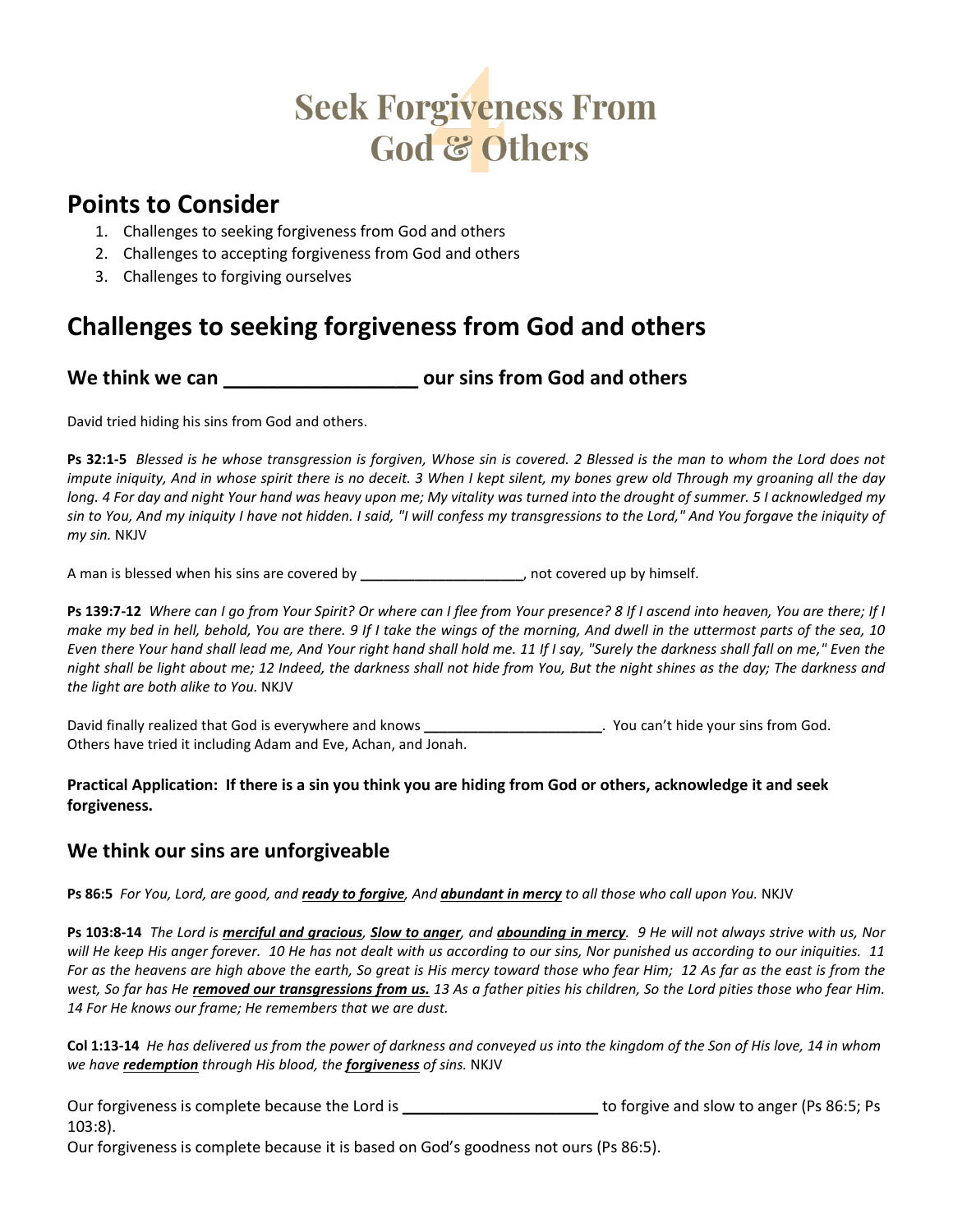Our forgiveness is complete because God forgives us for **which is a consent of the consent of the consent of the consent of the consent of the consent of the consent of the consent of the consent of the consent of the cons** Ps 25:11; Ps 79:9). Our forgiveness is complete because it was paid in full by the precious **\_\_\_\_\_\_\_\_\_\_\_\_\_\_\_\_\_\_\_\_\_\_\_** of Christ (1 Peter 1:17-22)

**Practical Application: Find a verse about God's desire to forgive and post it on your wall or put it on your screen saver. Ask God to forgive your sin for His name's sake.**

# **Challenges to accepting forgiveness from God and others**

**We keep sinning.** It is so difficult to accept God's forgiveness if you keep committing the same sin repeatedly.

#### **Practical Application**

**1 Cor 10:12-13** *Therefore let him who thinks he stands take heed lest he fall. 13 No temptation has overtaken you except such as is common to man; but God is faithful, who will not allow you to be tempted beyond what you are able, but with the temptation will also make the way of escape, that you may be able to bear it.* NKJV

**\_\_\_\_\_\_\_\_\_\_\_\_\_\_\_\_\_\_\_\_\_\_\_** for the way of escape God provides.

**EXECUTE:** for help from someone who has overcome that sin.

**Matt 5:29-30** *If your right eye causes you to sin, pluck it out and cast it from you; for it is more profitable for you that one of your members perish, than for your whole body to be cast into hell. 30 And if your right hand causes you to sin, cut it off and cast it from you; for it is more profitable for you that one of your members perish, than for your whole body to be cast into hell.*

Put **\_\_\_\_\_\_\_\_\_\_\_\_\_\_\_\_\_\_\_\_\_\_\_** between you and sin. Make it hard to keep sinning.

- In the movie Fireproof a man who was having difficulty looking at things online that he shouldn't, took a sledgehammer to his computer. Would you give up your smartphone for a dumb phone if it were the only way you could stop sinning?
- I know a guy who gave up pizza because when he ate pizza, he always wanted a beer.
- We probably have all known people who have had to get rid of all their friends so they could stop sinning.

**Eph 4:25-32** *Therefore, putting away lying, "Let each one of you speak truth with his neighbor," for we are members of one another. 26 "Be angry, and do not sin": do not let the sun go down on your wrath, 27 nor give place to the devil. 28 Let him who stole steal no longer, but rather let him labor, working with his hands what is good, that he may have something to give him who has need. 29 Let no corrupt word proceed out of your mouth, but what is good for necessary edification, that it may impart grace to the hearers. 30 And do not grieve the Holy Spirit of God, by whom you were sealed for the day of redemption. 31 Let all bitterness, wrath, anger, clamor, and evil speaking be put away from you, with all malice. 32 And be kind to one another, tenderhearted, forgiving one another, even as God in Christ forgave you.* NKJV

**Replace** the sin with something spiritual. Replace lying with telling the truth. Replace the temptation to be angry with meaningful conversations that resolve conflict. Replace the sin of stealing with the gift of giving. Replace corrupt communication with edifying communication. If you have an issue with gossiping, start making a conscience effort to talk positively about people. If you have an issue wasting time, make a list of useful things you can do with your time and start doing them.

#### **We keep wanting to sin**

**Matt 5:27-28** *You have heard that it was said to those of old, 'You shall not commit adultery.' 28 But I say to you that whoever*  looks at a woman to lust for her has already committed adultery with her in his heart. NKJV

#### **Practical Application**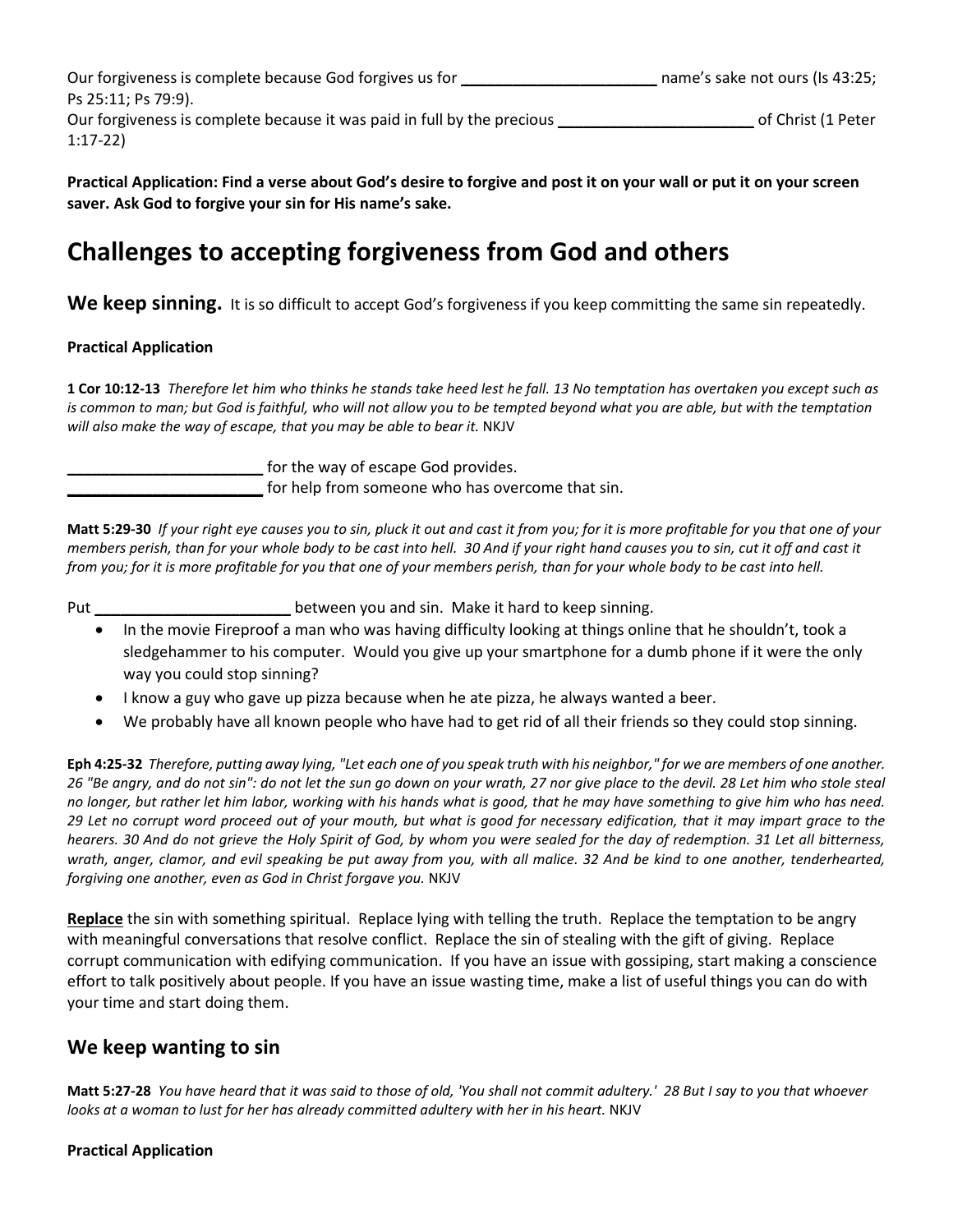Be **Be a E E With yourself.** God is! Remember the cost paid for that sin.

**Heb 12:14-17** *Pursue peace with all people, and holiness, without which no one will see the Lord: 15 looking carefully lest anyone fall short of the grace of God; lest any root of bitterness springing up cause trouble, and by this many become defiled; 16 lest there be any fornicator or profane person like Esau, who for one morsel of food sold his birthright. 17 For you know that afterward, when he wanted to inherit the blessing, he was rejected, for he found no place for repentance, though he sought it diligently with tears.* NKJV

Remember that sin has **we are set of the contract of the contract of the contract of the contract of the contract of the contract of the Remember of the contract of the contract of the contract of the contract of the contr** 

**2 Peter 2:18** *But it has happened to them according to the true proverb: "A dog returns to his own vomit," and, "a sow, having washed, to her wallowing in the mire."* NKJV

See sin for what it really is: **\_\_\_\_\_\_\_\_\_\_\_\_\_\_\_\_\_\_\_\_\_\_\_** and mire.

**Phil 4:8-9** *Finally, brethren, whatever things are true, whatever things are noble, whatever things are just, whatever things are pure, whatever things are lovely, whatever things are of good report, if there is any virtue and if there is anything praiseworthy meditate on these things. 9 The things which you learned and received and heard and saw in me, these do, and the God of peace will be with you.* NKJV

Fill your mind with good thoughts.

**\_\_\_\_\_\_\_\_\_\_\_\_\_\_\_\_\_\_\_\_\_\_\_** a sinful desire with a good desire.

## **Challenges to forgiving ourselves**

#### **We dwell on our past failures**

God wants us to remember our past failures to be in awe of his forgiveness. God wants us to remember our past failures to prevent them from *use of our future.* The devil wants us to remember our past failures to rob us of future joy and prevent us from honoring God.

#### **Practical Application**

**Phil 3:12-14** *Not that I have already attained, or am already perfected; but I press on, that I may lay hold of that for which Christ Jesus has also laid hold of me. 13 Brethren, I do not count myself to have apprehended; but one thing I do, forgetting those things which are behind and reaching forward to those things which are ahead, 14 I press toward the goal for the prize of the upward call of God in Christ Jesus.* NKJV

**\_\_\_\_\_\_\_\_\_\_\_\_\_\_\_\_\_\_\_\_\_\_\_** the past and remember the goal.

**Col 3:1-17** *If then you were raised with Christ, seek those things which are above, where Christ is, sitting at the right hand of God. 2 Set your mind on things above, not on things on the earth. 3 For you died, and your life is hidden with Christ in God. 4 When Christ who is our life appears, then you also will appear with Him in glory. 5 Therefore put to death your members which are on the earth: fornication, uncleanness, passion, evil desire, and covetousness, which is idolatry. 6 Because of these things the wrath of God is coming upon the sons of disobedience, 7 in which you yourselves once walked when you lived in them. 8 But now you yourselves are to put off all these: anger, wrath, malice, blasphemy, filthy language out of your mouth. 9 Do not lie to one another, since you*  have put off the old man with his deeds, 10 and have put on the new man who is renewed in knowledge according to the image of *Him who created him, 11 where there is neither Greek nor Jew, circumcised nor uncircumcised, barbarian, Scythian, slave nor free, but Christ is all and in all. 12 Therefore, as the elect of God, holy and beloved, put on tender mercies, kindness, humility, meekness, longsuffering; 13 bearing with one another, and forgiving one another, if anyone has a complaint against another; even as Christ forgave you, so you also must do. 14 But above all these things put on love, which is the bond of perfection. 15 And let the peace of God rule in your hearts, to which also you were called in one body; and be thankful. 16 Let the word of Christ dwell in you richly*